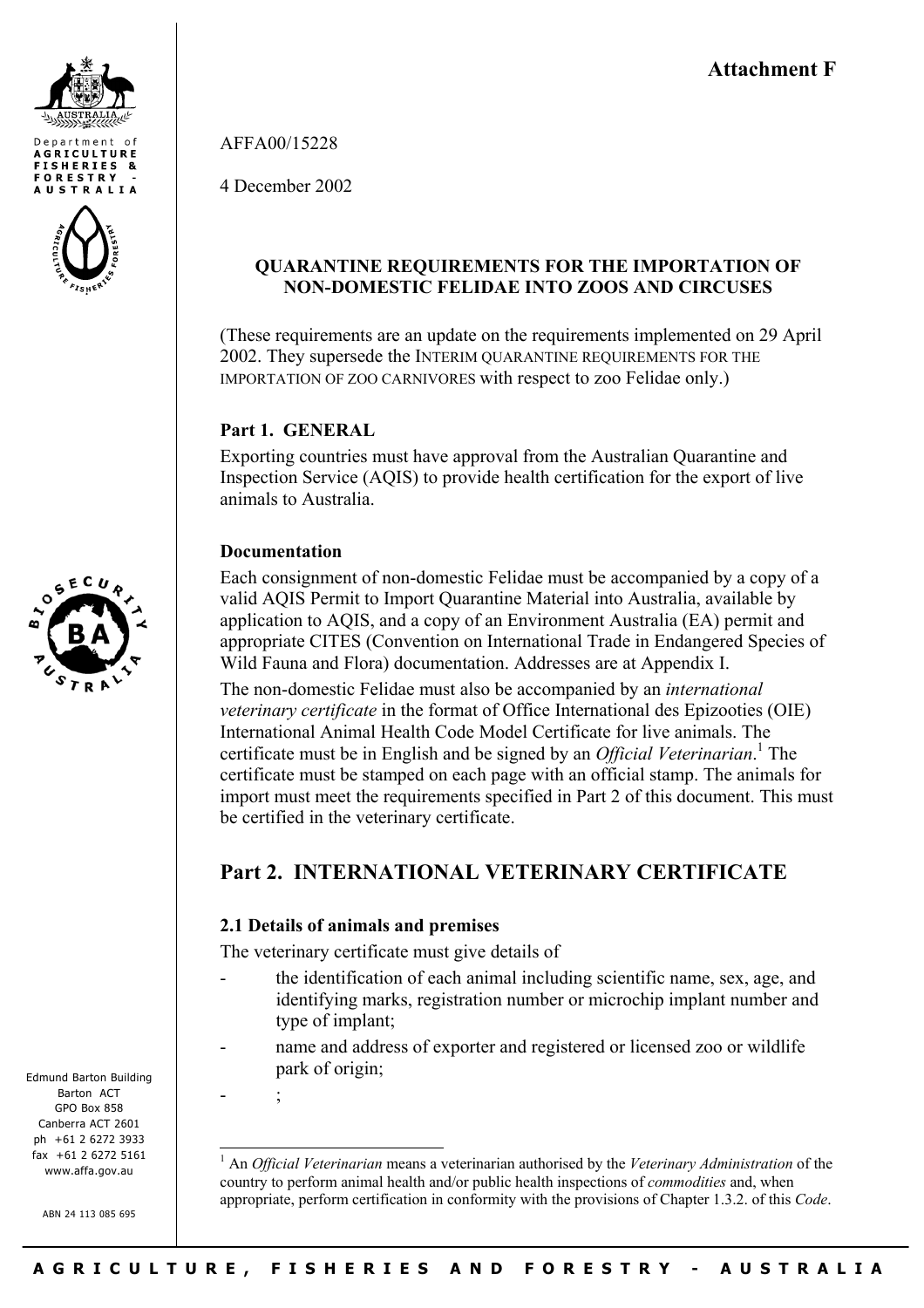- name and address of premises at which the animal for export has been present during the past twelve months or since birth
- name and address of consignee;
- nature and identification of means of transport.

### **Requirements for disease freedom, tests and treatment.**

The *Official Veterinarian* must certify, striking out each clause that is inapplicable, that:

- 2.2.1 Premises of origin
- the premises of origin is a Government registered or licensed zoological gardens, wildlife park or scientific institution approved for the holding of non-domestic carnivores, and
- the premises is under permanent veterinary supervision, and a suitable health monitoring programme is followed, including microbiological and parasitological tests as well as necropsies, and
- each animal for export has resided in the institution of export for the 12 months preceding export, or since birth.

2.2.2 Rabies

- (i) The country of export is free from rabies as described in Article 3.1.5.2. of the OIE International Animal Health Code; OR
- (ii) the exporting institution has reported no case of rabies in the 12 months prior to export, and has effective controls to prevent the entry of rabies vectors; OR
- (iii) each animal for export was
	- vaccinated against rabies using an approved inactivated vaccine; in the case of a primary vaccination, two vaccinations, the first when the animal was at least 3 months old and the second vaccination 4-6 weeks later. The second vaccination was not less than 6 months and not more than one year prior to the scheduled date of shipment (in the case of a booster vaccination, one vaccination not more than one year prior to the scheduled date of shipment); and
	- subjected not less than 3 months and not more than 24 months prior to shipment to a neutralising antibody titration test, and that its serum contained at least 0.5 IU/ml.
- 2.2.3 Nipah virus
- (i) The country of export has been free from Nipah virus for the two year period prior to export; OR
- (ii) each animal for export was subjected to 30 days isolation from all other animals not of the same certifiable health status prior to export during which time there was no case of Nipah disease on the premises. Each animal for export was, during this 30 day period, blood tested by a serum neutralisation test for Nipah virus with a negative result.
- 2.2.4 Distemper
- (i) Each animal for export has been vaccinated against canine distemper twice within the 6 months prior to export, the second vaccination no less than 14 days prior to the date of export, OR
- (ii) the exporting institution has been free from canine distemper for a period of 12 months prior to export, and each animal for export was subjected to 30 days isolation from all other animals not of the same certifiable health status prior to export.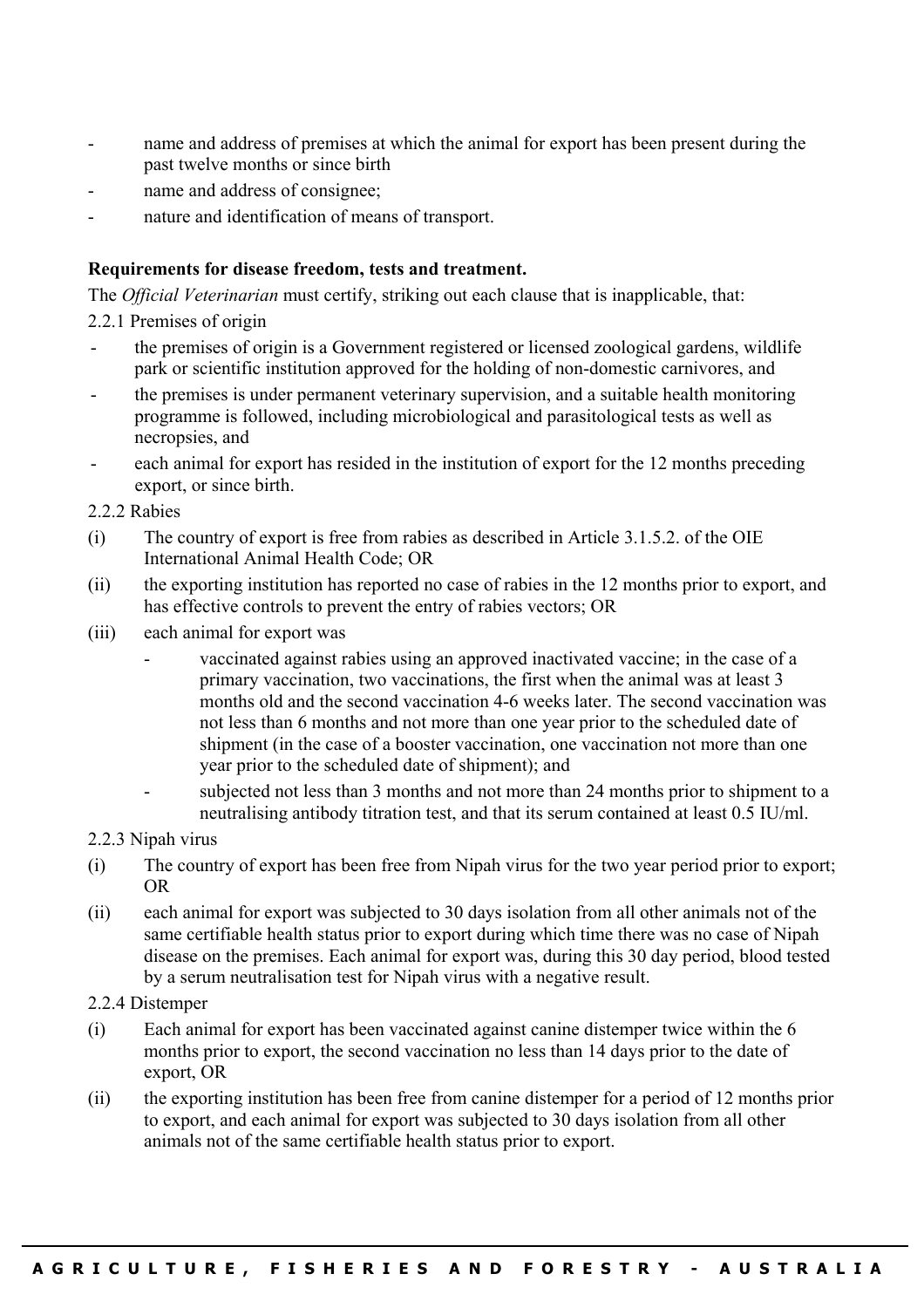## 2.2.5 Tuberculosis

The institution of export has been free from tuberculosis in Felidae and Ungulates for the past five years.

- 2.2.6 *Burkholderia mallei*
- (i) The country of export is free from glanders according to the OIE International Animal Health Code Chapter 3.4.8.2.; OR
- (ii) the institution of export has been free from glanders for the past 12 months.
- 2.2.7 *Trypanosoma Evansi*
- (i) The country of export has been free from *Trypanosoma evansi* for the past 12 months; OR
- (ii) the exporting institution has had no recorded case of *T. evansi* in the past 12 months, and - the animal for export has been subjected within 30 days of export to either
- (a) an enzyme linked immunosorbent assay (ELISA) for *T. evansi* antibodies with a negative result, or
- (b) an immunofluorescent antibody test (IFAT) with a negative result; and
	- was treated with an insect repellent at the time of collection of the blood.
- 2.2.8 Miscellaneous parasites and general health
- (i) The animal for export was treated, within 5 days prior to export, with an anthelmintic effective against cestodes at the recommended dose rate; AND
- (ii) The animal was treated, within 5 days prior to export, with an anthelmintic effective against gastric/intestinal nematodes; AND
- (iii) The animal for export was treated, within 5 days of export, with an internal or external parasiticide effective against insect and tick parasites and their larvae.
- (iv) The animal for export was examined within 72 hours of export and was found to be in good health, showing no signs of obvious weight loss, free from external parasites, including any sign of cutaneous myiasis, and considered fit to travel.
- (v) Documentary evidence has been sighted that the animal for export has been vaccinated against feline rhinotracheitis, feline calicivirus, feline panleucopaenia virus no less than 14 days and no more that 12 months prior to export.

## 2.2.9 *Cytauxzoon felis*

This section applies only to *Lynx rufus* (bobcats) that have resided, previously or currently, in North America.

The animal for export was tested within 30 days of export by

- a blood smear for the presence of *Cytauxzoon felis,* AND
- a microfluorometric immunoassay test<sup>[2](#page-2-0)</sup> for antibodies to *C. felis*,

both with a negative result.

2.2.10 Shipping container

 $\overline{a}$ 

After due inquiry he /she is satisfied that each animal will be shipped in a container that meets the container requirements specified in the International Air Transport Association (IATA) Live Animals Regulations.

<span id="page-2-0"></span> $^{2}$  FIAX 100, Whittaker MA Bioproducts, Walkersville, Md.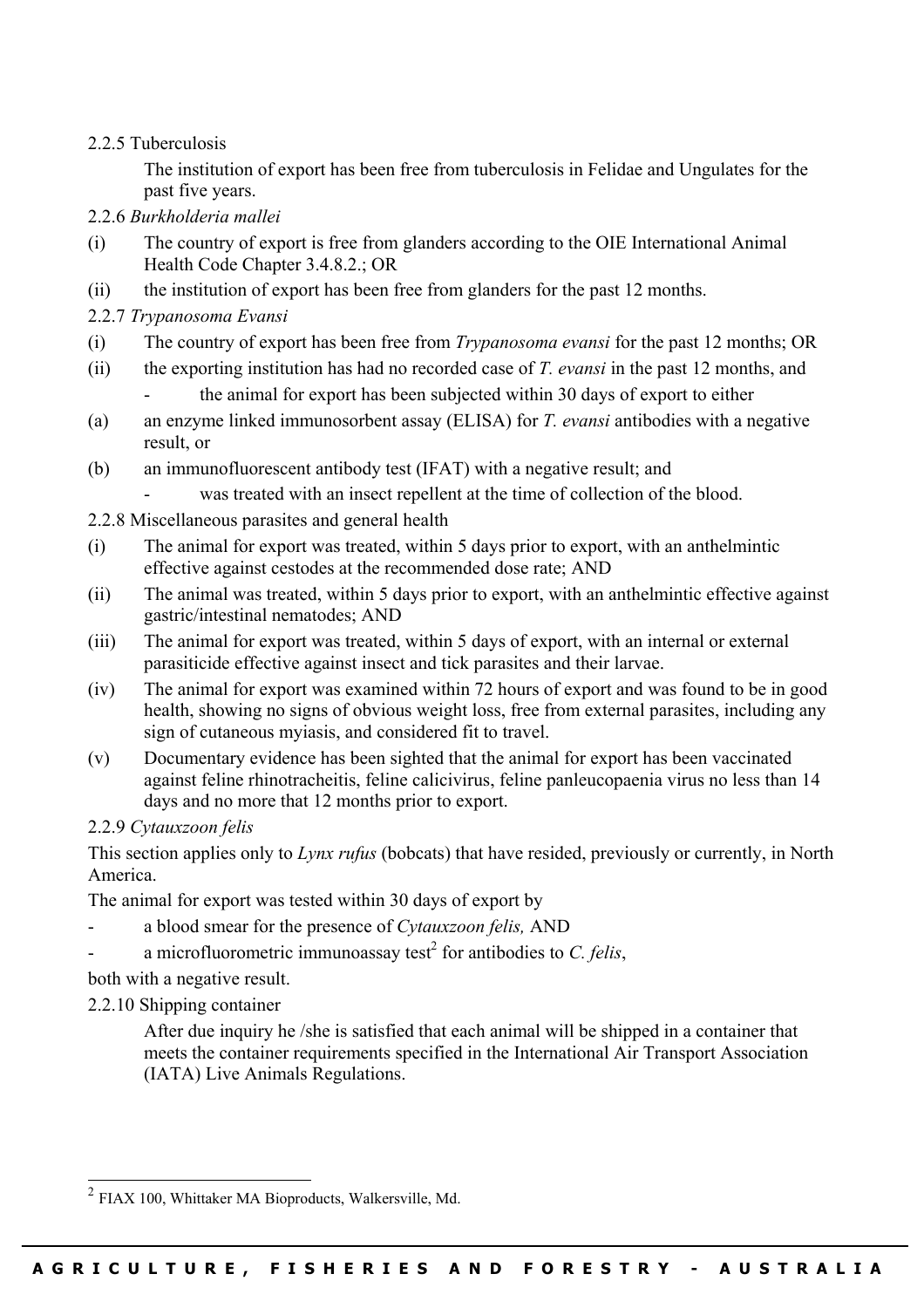# **Part 3. TRANSPORT AND IMPORTER'S/AGENT'S RESPONSIBILITIES TRANSPORT**

The animal/s must be consigned to Australia by an approved route. During transport to the port of export, during shipment, and during transport from the port of importation to the post-arrival quarantine facility, the animal/s must have no contact with animals not of the same consignment.

Transhipment en route may only be done with AQIS's prior approval.

#### **Part 4. POST-ARRIVAL QUARANTINE**

On arrival in Australia the animals must be transported directly to a quarantine approved premises where they will be held for at least 30 days in post-arrival quarantine.

If any animal arrives without certification, incomplete certification or certification that is otherwise unsatisfactory it may be ordered into quarantine, re-exported or destroyed.

During quarantine all animals are to be monitored daily for signs of illness and, if necessary, be subjected to a clinical examination, and all animals dying for any reason are to be subjected to complete post-mortem examination to determine the cause of death. AQIS are to be advised in each case. The animals must be inspected and found free from signs of infectious disease before they may be released from quarantine under quarantine surveillance.

The imported animals will be released from quarantine under quarantine surveillance in premises approved by the appropriate State or Territory government for the holding of the species imported, subject to meeting EA and CITES requirements. They will be held under quarantine surveillance for six months from the time of arrival. The 30 day quarantine period is included. During the period of quarantine surveillance the animals must be monitored for signs of exotic disease and AQIS is to be notified in the event of suspicious signs. During quarantine surveillance excreta and carcasses of imported animals must be disposed of in an approved manner.

During post-arrival quarantine, or quarantine surveillance, the animal/s may be subjected to such tests and/or treatments as are specified by AQIS at the importer's expense. If any animal fails any test or shows evidence of an exotic disease during post-arrival quarantine, it may be detained in quarantine isolation, exported at the importer's expense or destroyed.

At the completion of quarantine surveillance the animals will be released or released under quarantine surveillance into premises approved by the appropriate State or Territory government for the holding of the species imported, subject to meeting EA and CITES requirements.

#### **Part 5 - REVIEW**

These conditions may be reviewed at any time at the discretion of the Director of Animal and Plant Quarantine (Australia).

DAVID BANKS General Manager Animal Biosecurity